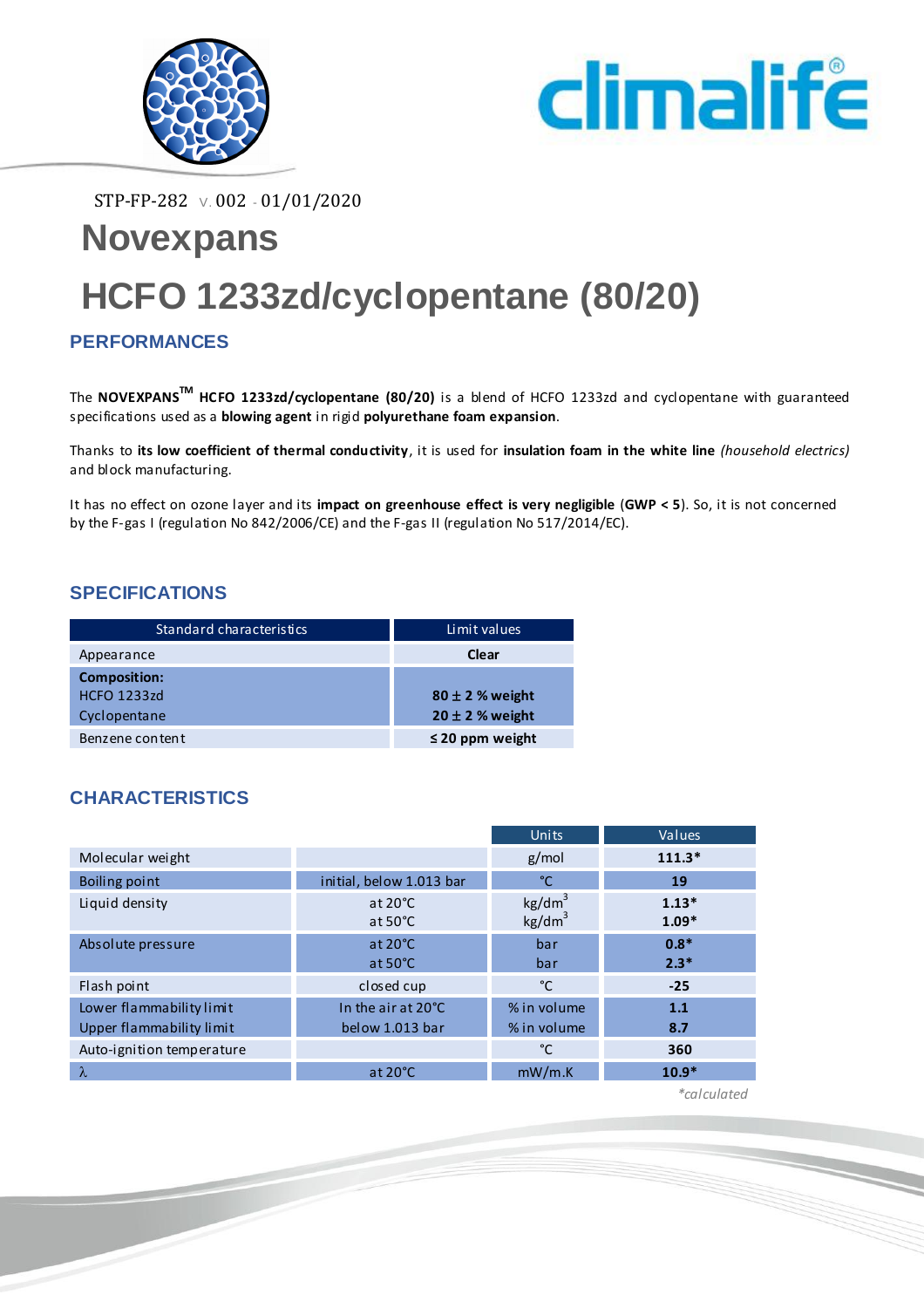



**Novexpans HCFO 1233zd/cyclopentane (80/20)**

#### **PACKAGING**

|                                | Container | <b>Bulk</b> |
|--------------------------------|-----------|-------------|
| Capacity (litter)              | 930       |             |
| Tare (kg)                      | 460       |             |
| Load (kg)                      | 910       |             |
| Diameter (mm)                  | 860       | 5 to 20 T   |
| Height (mm)                    | 2330      |             |
| Outflow external diameter (mm) | 26.1      |             |
| Tap: left pitch (mm)           | 1.814     |             |
| Test pressure (bar)            | 33        |             |

- Packaging technical characteristics available upon request to the commercial department.
- Feasibility of filling packaging of the customers if they are in conformity with the legislation.
- Contact us for any other specific packaging.

#### **STORAGE AND SHELF LIFE**

#### **Precautions for handling and storage:**

**French plants are controlled by the regulation of listed Establishments and have to comply with it** *(or with the local legislation).*

- All packaging will be stored in a dry, well-ventilated, easily accessible place, sheltered from sunlight and bad weather, away from any ignition source.
- It is recommended to store all packaging either in a specific place or isolated and sheltered by a fence.
- All packaging and piping will be grounded to discharge static electricity.
- Leak detectors, put at ground level, will be connected to an audible alarm, which will trigger in the event of leaks.
- The whole equipment will be tested with an appropriate leak detector before use.
- Material and electrical equipment in an explosive atmosphere will comply with the regulations *(grounding, equipotential bonding, ATEX material).*

**Climalife can study the set up and assembling of your storage tanks, piping, and pumps, according to the prevailing regulations.**